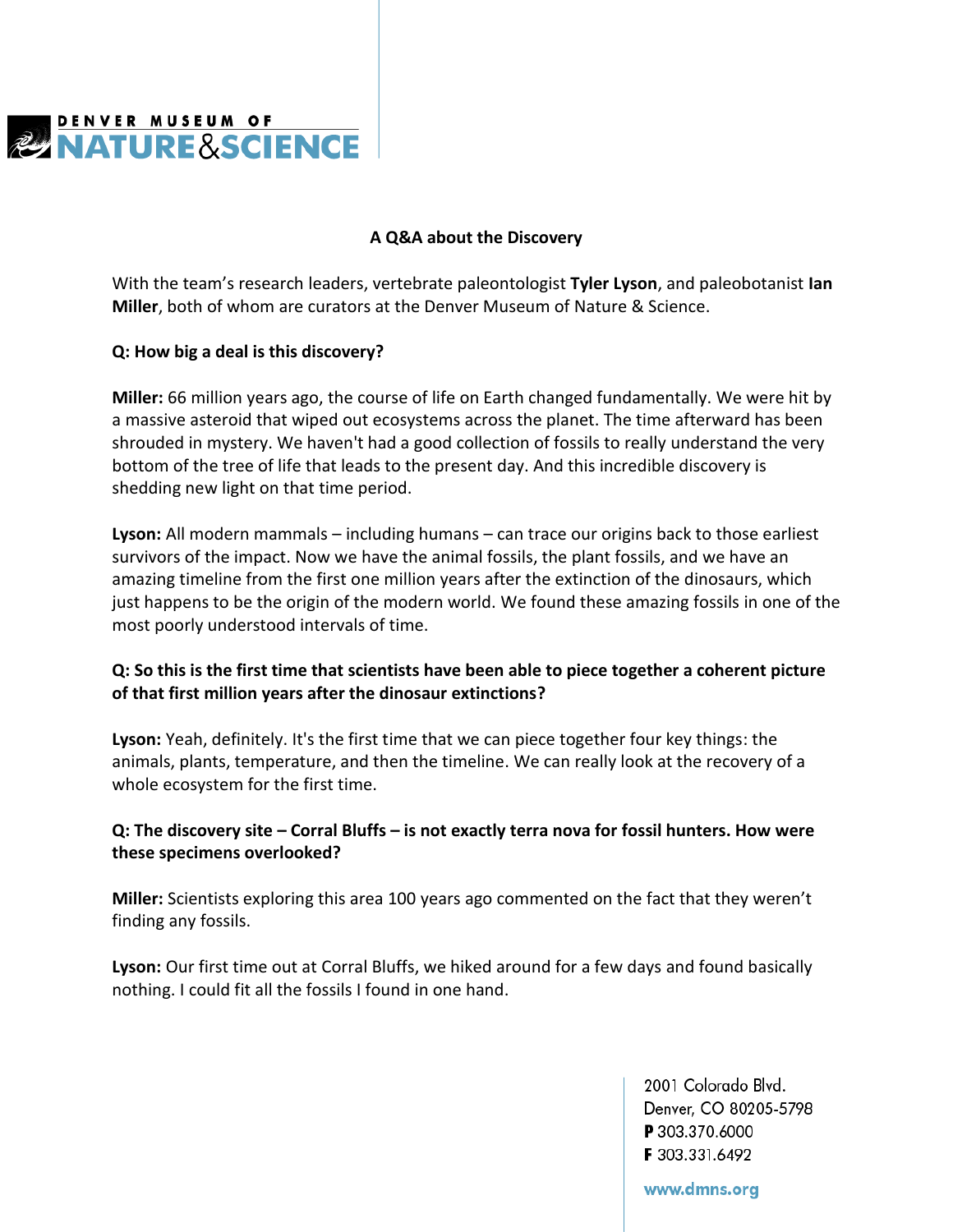

#### **Q: What changed? What was your** *Aha!* **moment?**

**Lyson:** All paleontologists have what we call a search image. We key in on certain rocks or color of rock, certain depositional environments. Vertebrate paleontologists usually look for bone weathering out of the ground. That wasn't working at Corral Bluffs. I started thinking, "there's got to be a different way of looking for these fossils."

Then I had an experience looking for fossils in South Africa. There my colleagues look for a certain type of rock, not for bone. They search for concretions, which is a kind of rock that forms around an organic nucleus. Sometimes that organic nucleus can be bone.

**Miller:** Tyler came back from south Africa with this idea for a new search image and was like, "I'm going to knock it out of the park. We're going to find this stuff." And I'm like, "Yeah, sure, Tyler. That sounds great." We had some hints we were on the right track, and Tyler had found a couple of really cool things in our museum collections that indicated this might be possible. Putting those pieces together, we went back out to Corral Bluffs in the fall of 2016. That's when it all kicked off.

**Lyson:** I had changed my search image from bones to concretions. That's how we cracked the code and blew it wide open. I split open a concretion and saw a mammal skull smiling back at me. And then I looked around and saw concretions just littering the landscape and was like, "Oh man, here we go."

Once you have the right search image, you could see fossils everywhere. But if you didn't have it, you were blind to them.

Sure enough, we found like four or five mammal skulls within a few minutes. That was one of the most remarkable moments in my life.

### **Q: You realized you'd hit the jackpot?**

**Lyson:** That first week felt like anything was possible, because we just kept on finding one crazy fossil after another. We found a jaw, and then we found a skull, and then we found more skulls, and more skulls. It was a goose-bumps moment for me.

> 2001 Colorado Blvd. Denver, CO 80205-5798 P 303.370.6000 F 303.331.6492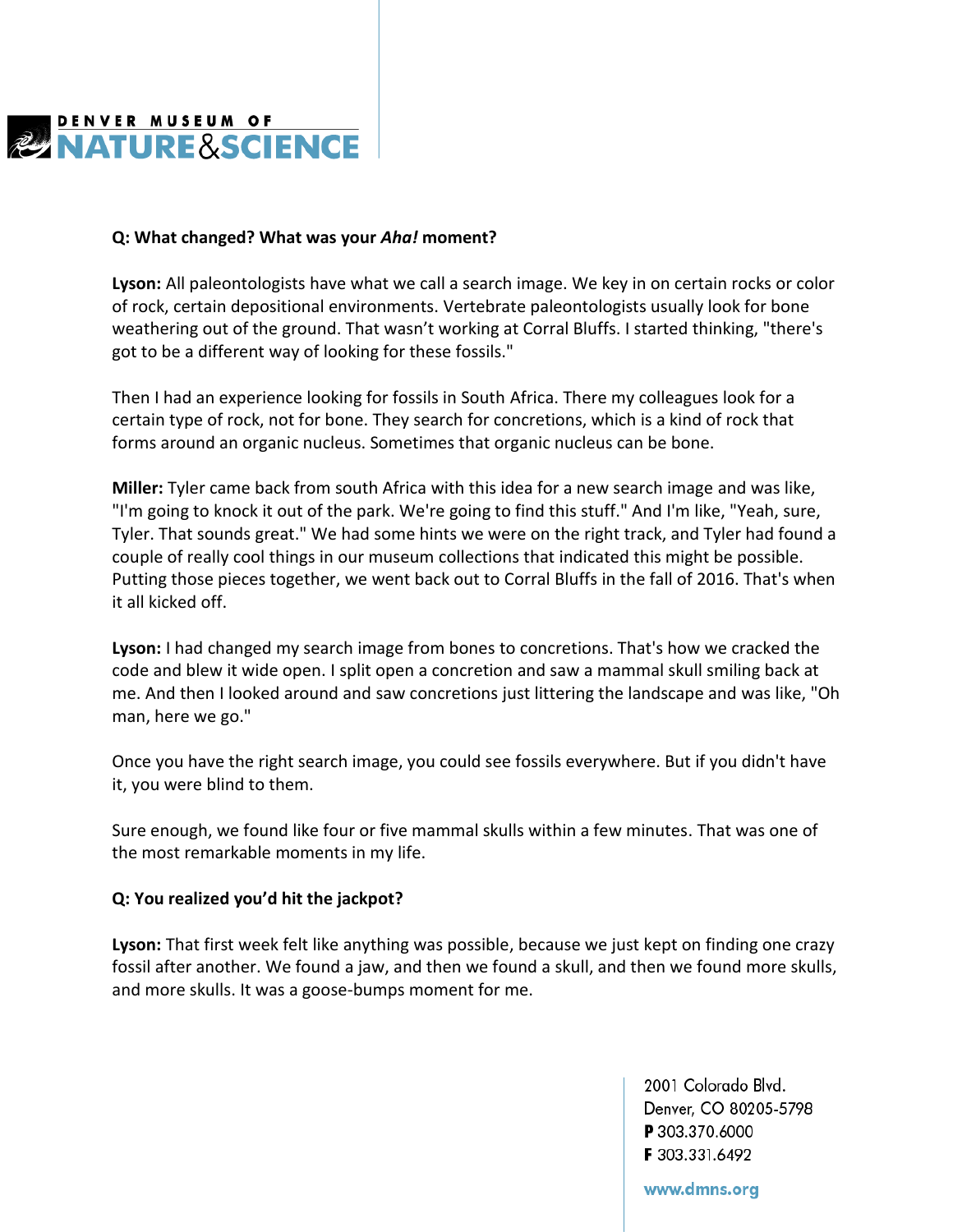

**Miller:** You could spend a whole career and not find a single skull from that time in Earth's history. We were finding a skull about every 15 minutes once we figured out what to look for. It happened that quickly.

## **Q: Then I suppose the fun was over?**

**Lyson:** Right? We just found all these cool fossils. It's like, now what do we do? That winter, we sat down and hammered out a plan.

We're all specialists in our own little area. I study reptiles, and here I found all these amazing mammals. One of the first things we needed to do was to identify the mammals. Also, we needed to figure out the age of the rocks, and we needed to figure out where the K-T boundary was at Corral Bluffs. I reached out to a handful of folks that I went to grad school with.

### **Q: What was their reaction?**

**Lyson:** It came as a shock to a lot of them. In this interval of time, you just don't find mammals like that, and that complete. They were like, "Where?" And I said, "Near Colorado Springs." And they were like, "*What?* That area's been looked at over and over again." Usually we think of big discoveries happening in a new area, and this was by no means a new area.

**Miller:** Scientists are usually really excited to be part of a project that's going to change the way we think about life on Earth, about the story of how we got to this moment. If you had to choose one million years in Earth's history that you really want to look at carefully, this would be it.

**Lyson:** We knew virtually nothing about this interval of time. Here we are finding all these amazing fossils from right smack dab in that critical interval. People were certainly energized by it.

### **Q: As a team you could then make sense of what you'd found?**

**Lyson:** No one scientist could put this story together – it's impossible. Everybody worked together to make it happen. There was a lot of blood, sweat, and tears. We ended up collecting nearly a thousand vertebrate fossils, over 6000 plant fossils, and our colleagues counted over 37,000 pollen grains as part of this study! That just blows me away!

> 2001 Colorado Blvd. Denver, CO 80205-5798 P 303.370.6000 F 303.331.6492